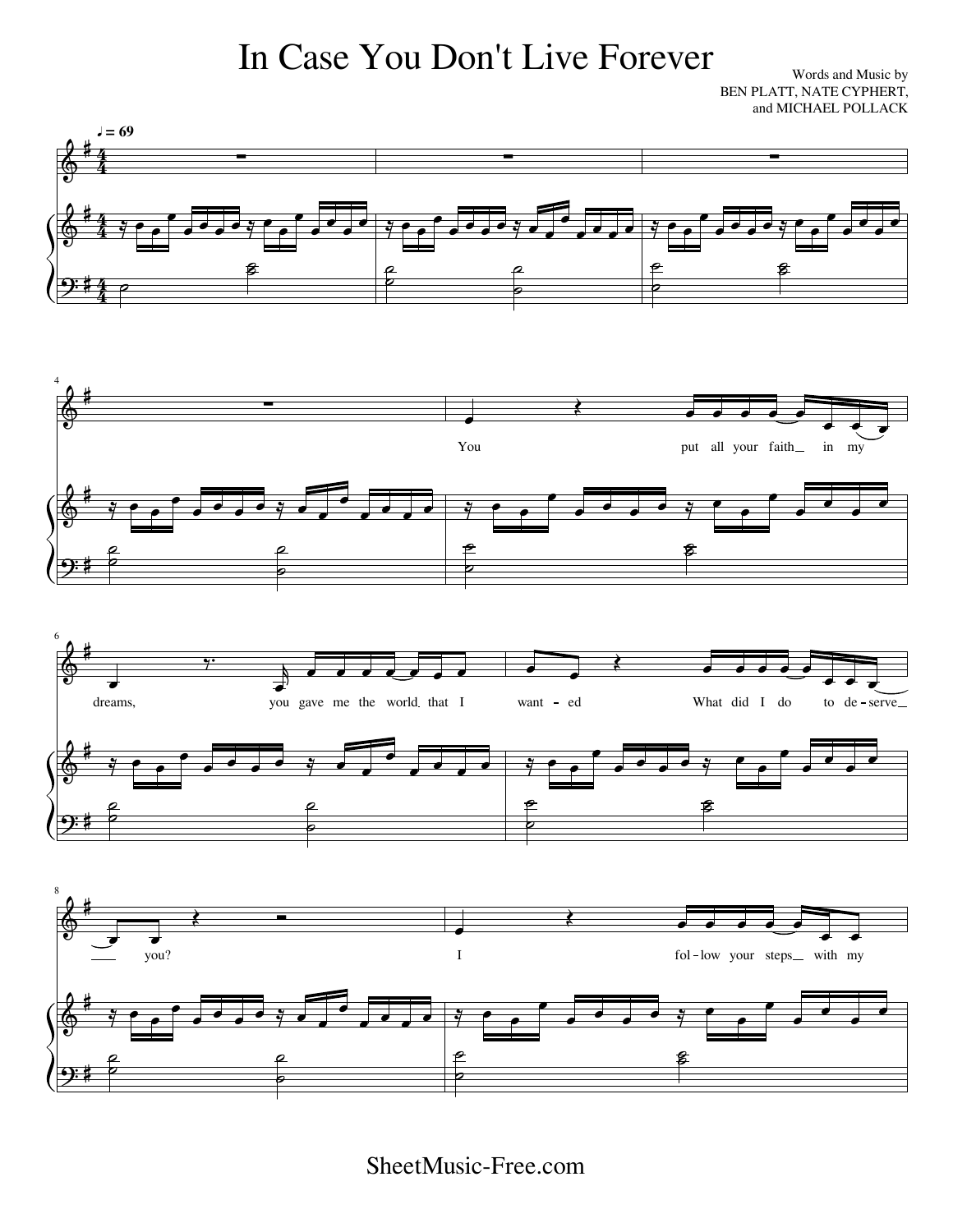





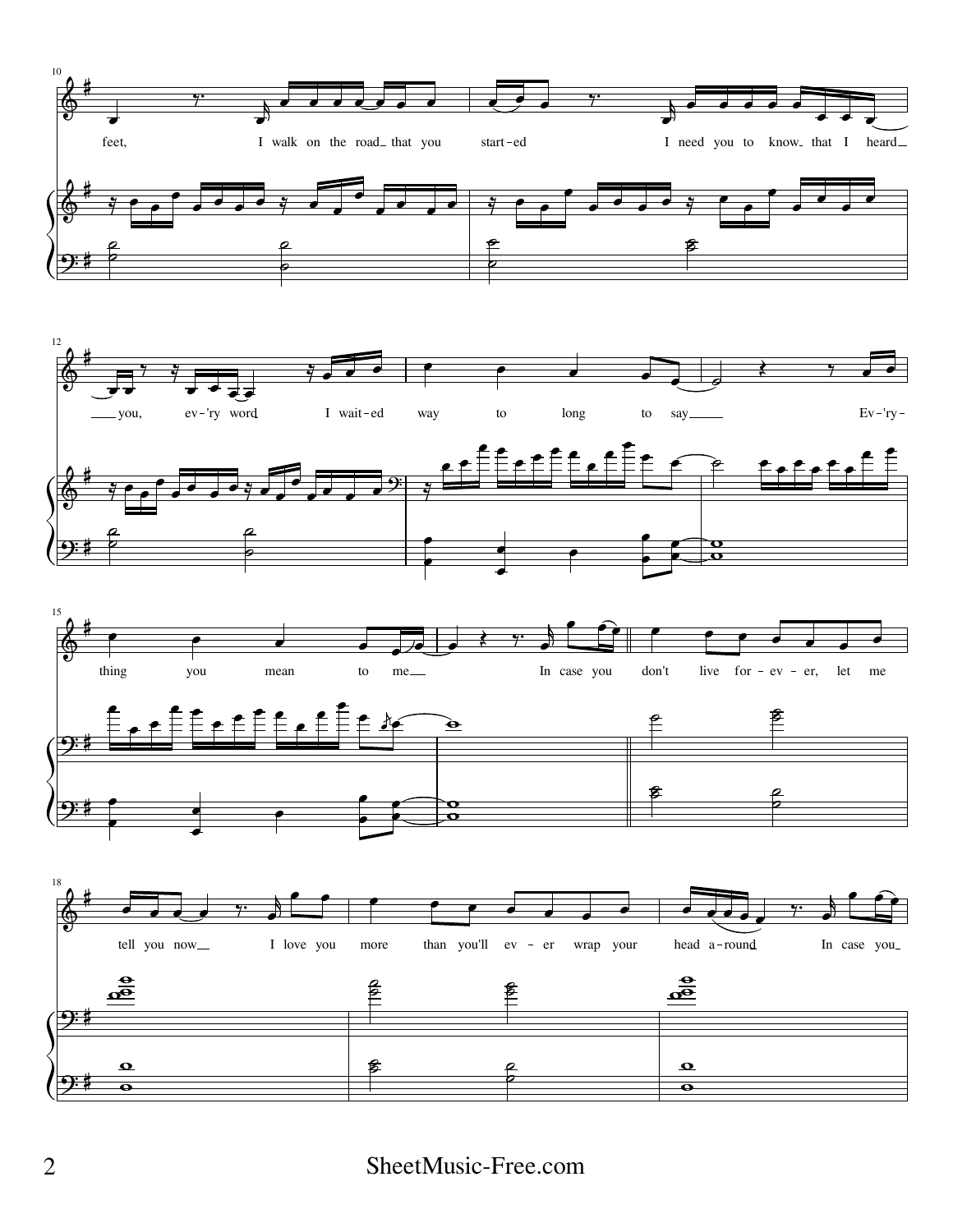





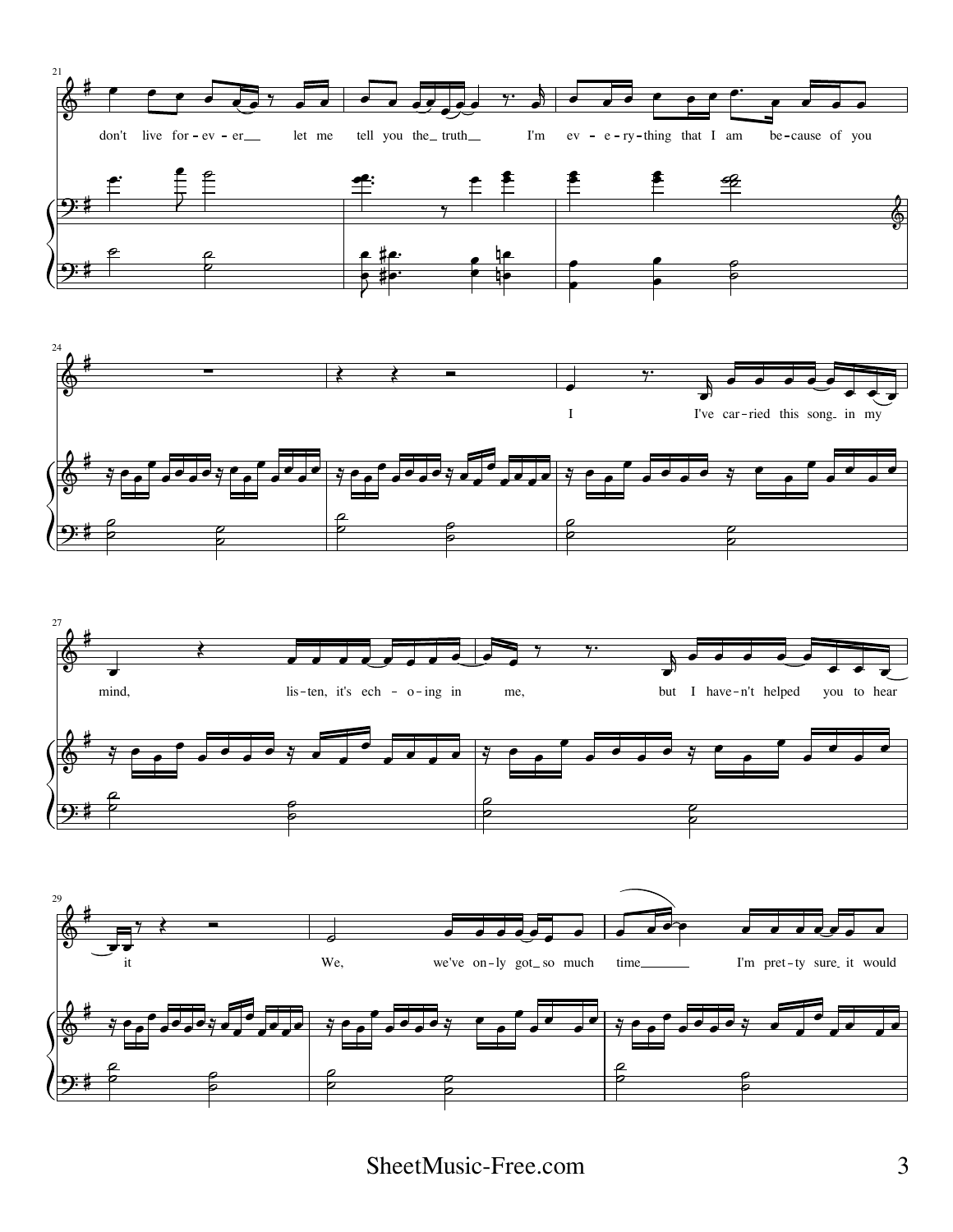





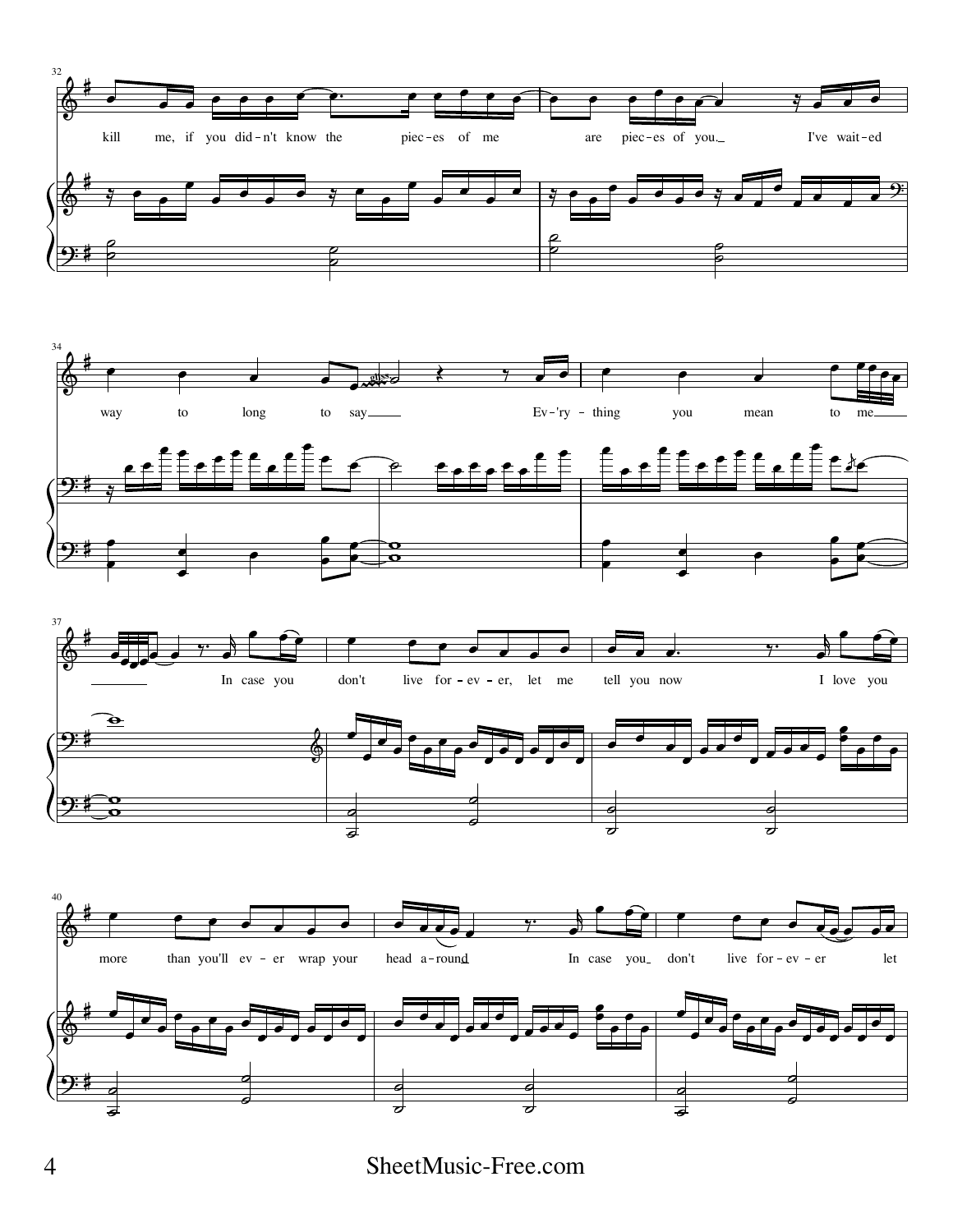





<del>∤ठ</del>∙ —

 $\overline{\cdot}$